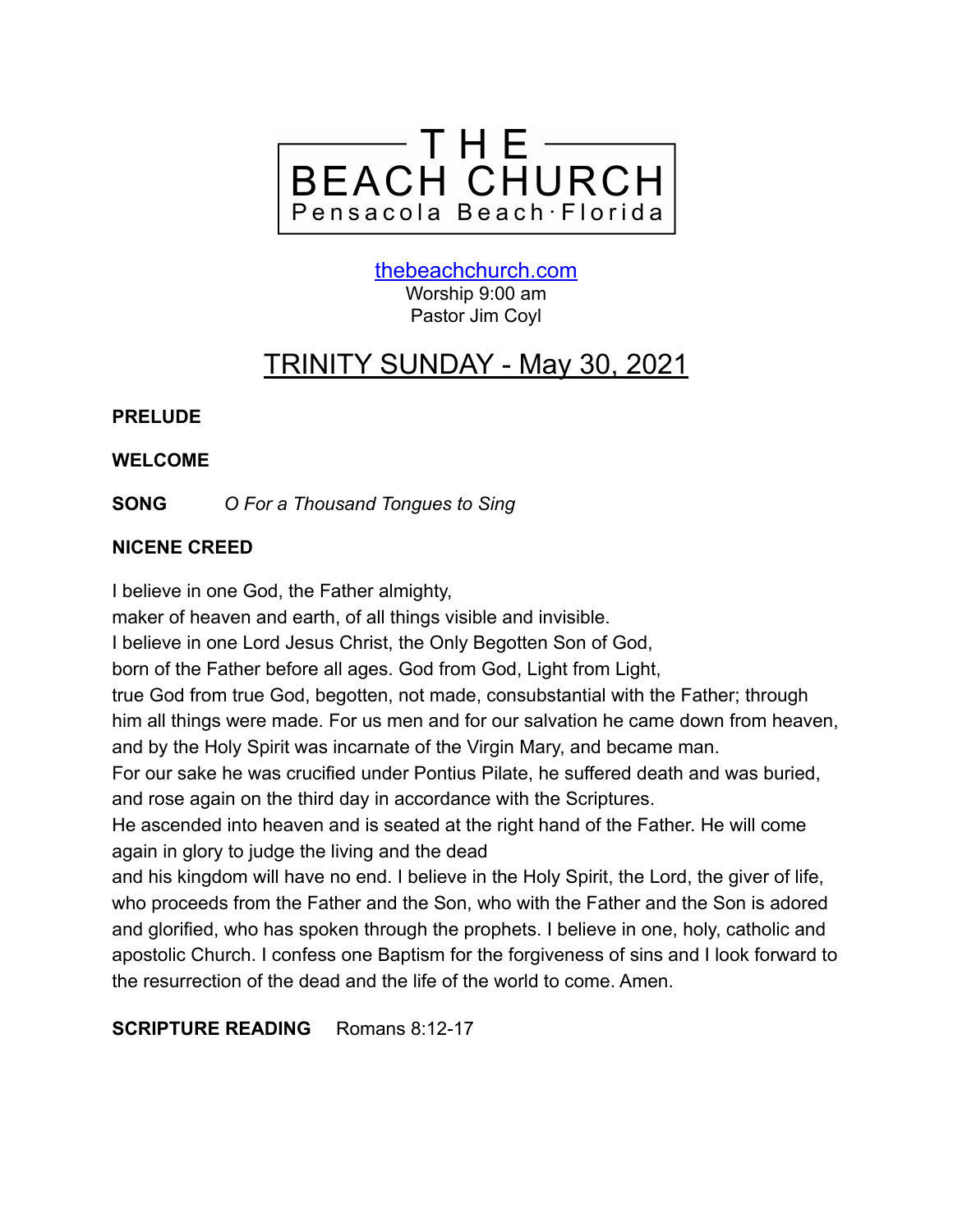So then, brothers and sisters, we are debtors, not to the flesh, to live according to the flesh for if you live according to the flesh, you will die; but if by the Spirit you put to death the deeds of the body, you will live.

For all who are led by the Spirit of God are children of God.

For you did not receive a spirit of slavery to fall back into fear, but you have received a spirit of adoption. When we cry, "Abba! Father!"

it is that very Spirit bearing witness with our spirit that we are children of God, and if children, then heirs, heirs of God and joint heirs with Christ--if, in fact, we suffer

with him so that we may also be glorified with him.

**REFLECTION** " Father, Son and Spirit"

# **PASTORAL PRAYER - THE LORD'S PRAYER**

Our Father, who art in heaven, hallowed be thy name, thy kingdom come, thy will be done, on earth as it is in heaven. Give us this day our daily bread. And forgive us our debts, as we forgive our debtors. And lead us not into temptation, but deliver us from evil. For thine is the kingdom, and the power, and the glory, forever. Amen.

# **HOLY COMMUNION**

**SONG** *This is My Father's World*

# **BENEDICTION**

# **POSTLUDE**

*The doctrine of the Trinity is, if you like, a signpost pointing ahead into the dark, saying: 'Trust me; follow me; my love will keep you safe.' Or, perhaps better, the doctrine of the Trinity is a signpost pointing into a light which gets brighter and brighter until we are dazzled and blinded, but which says: 'Come, and I will make you children of light.' The doctrine of the Trinity affirms the rightness, the propriety, of speaking intelligently that the true God must always transcend our grasp of him, even our most intelligent grasp of him."*

~ N.T. Wright, in For All God's Worth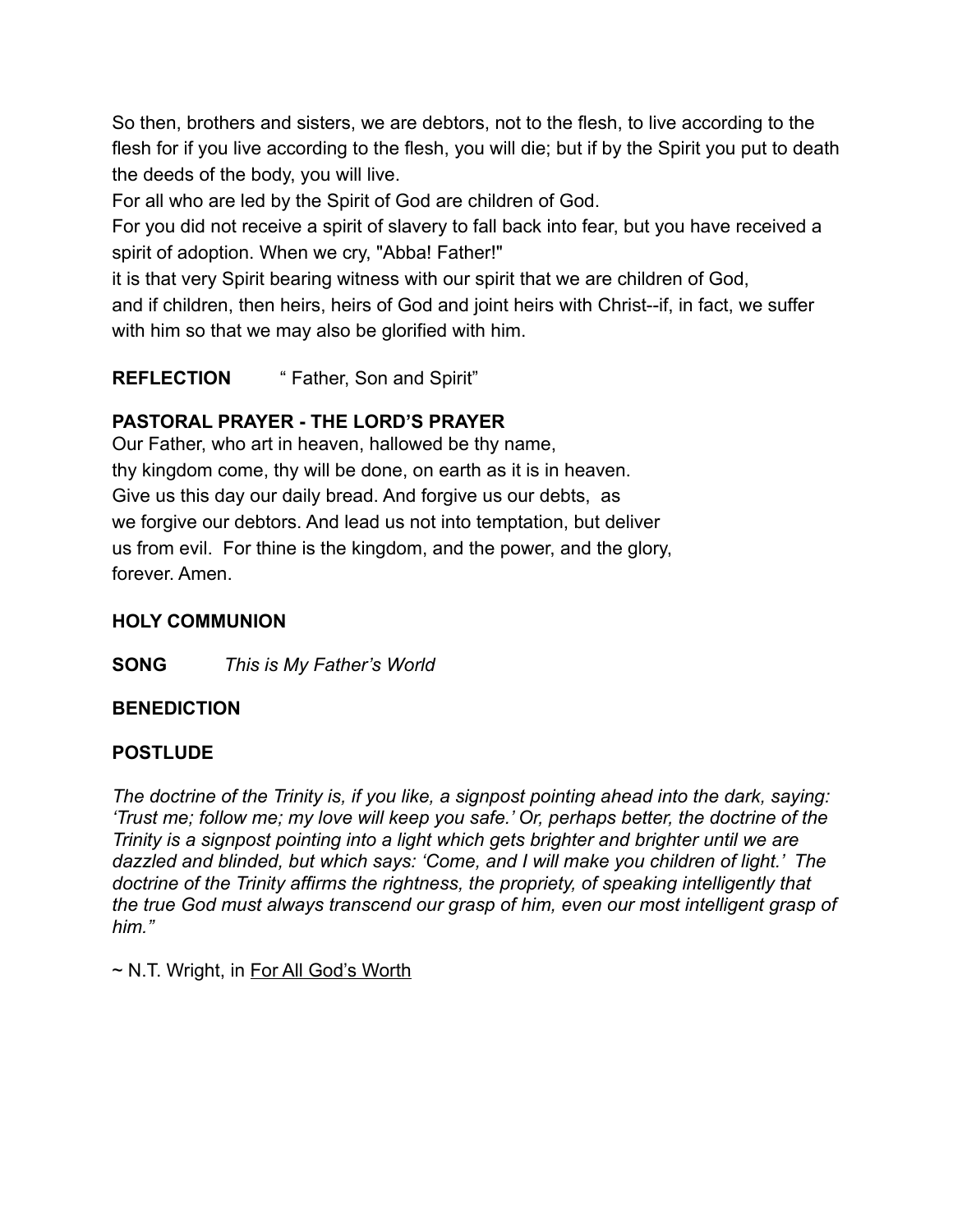### **The Vision for the Pensacola Beach Church**

# **We are a beacon for Christ glorifying God by following Jesus' call to love God and our neighbors.**

### **We seek to fulfill this vision by embracing four core commitments:**

### **Worship**

As a long, ongoing global story of faith we use traditional music, prayers and symbols to tell God's story that welcomes, inspires, and encourages people to love and follow God.

### **Spiritual Formation**

We develop our relationship with Christ through prayer, Scripture study and other practices that lead to faith, grace, love, and peace within oneself and the church.

### **Witness and Service**

By inviting our friends, neighbors and community members we share the gospel both locally and globally using ministries of compassion and outreach.

### **Community**

We treat one another with kindness, grace, respect, and honor demonstrating Biblical values and morals. As disciples we share with clubs, organizations and churches to cultivate a sense of belonging and fellowship.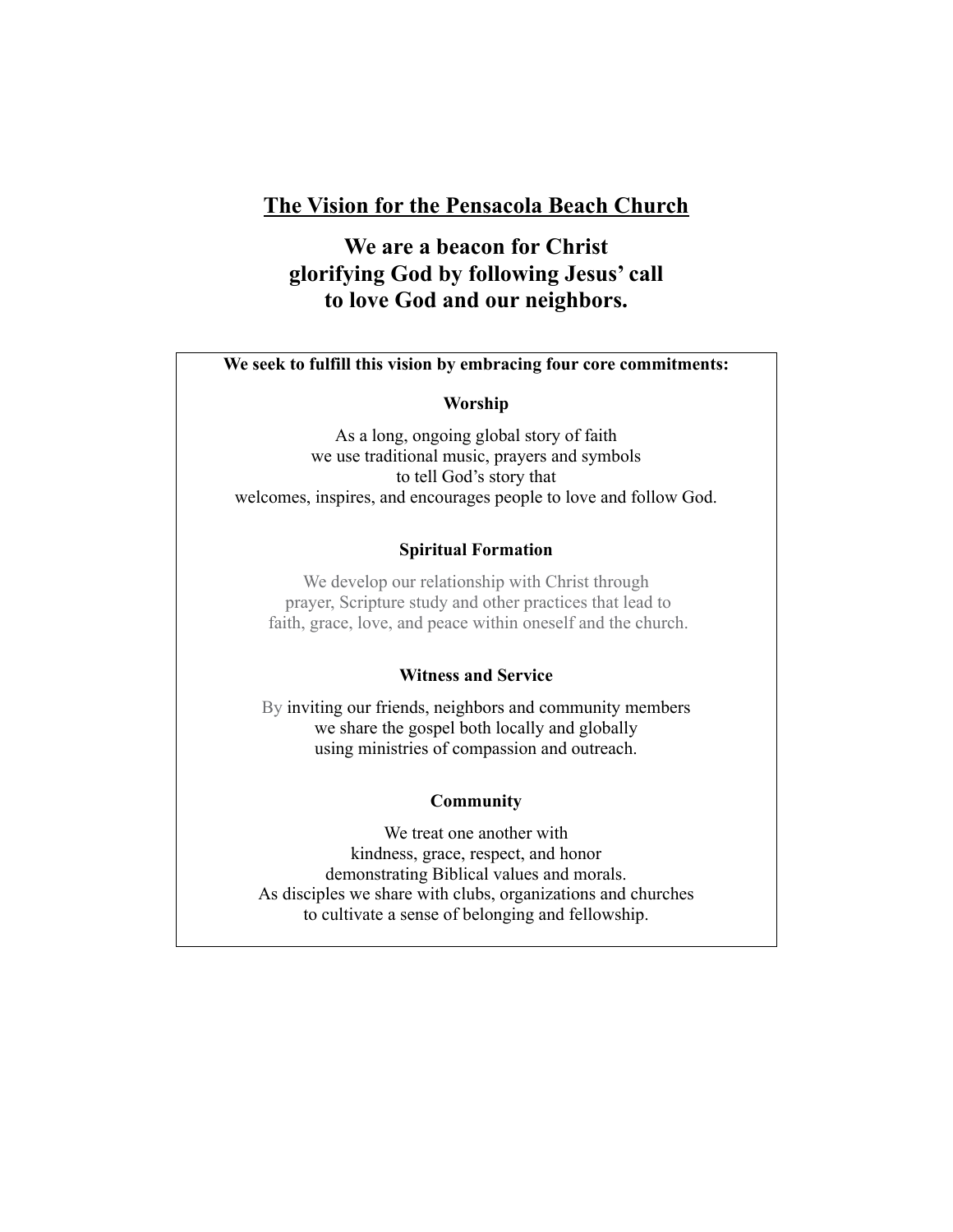# FAMILY CORNER

I've got another Bible verse to share, and I'll bet you already know it.

For God so loved the world that He gave His one and only Son, that whoever believes in Him shall not perish but have eternal life. – John 3:16 NIV

This is one of the most popular verses in the whole Bible. But does knowing the words mean you know what they mean and how important they really are? This really is a great verse to know. It tells us Jesus's whole purpose in just a few short words. So let's take a minute to really learn what Jesus was saying.

"For God so loved the world…" Do you believe that? That God really does love the world? The WHOLE world. The good, bad, rich, poor, young, old, sick, healthy, angry, and joyful. God loves us all. He loves those who love Him, and He loves those who hate Him. Do you know why that is so important? It means you don't have to earn God's love. He already loves you, and there is absolutely nothing you could do that would change His love. Whew, that makes me feel better! We all sin sometimes, but it is so nice to know that God will still love us even when do mess up.

Ok, next section. "…that He gave His one and only Son,…" If you ever think that maybe God doesn't love you, just think about this part. God loved you so much that He gave up His own Son for you. God knew we needed a perfect sacrifice, and He knew His Son Jesus was the only one who be that sacrifice. And why do we need that perfect sacrifice? That's in our next section.

"…that whoever believes in Him shall not perish but have eternal life." With that perfect sacrifice we can live forever with God. And that's God biggest wish. He wants nothing more than for you to live with Him in heaven. Yes, YOU! God loves YOU so much that He was willing to send His Son Jesus as YOUR sacrifice, so YOU could live in heaven with Him. YOU! Have you ever really thought about that verse like that? It becomes more than just words I've memorized; it's REAL. Raise your right hand if you are happy to know God loves you. Keep it up! Raise your left hand if you are happy Jesus took your place as a sacrifice. Keep it up! Now wave those hands if you want to live in heaven with God and Jesus forever and ever and ever. Woohoo! And how do we get